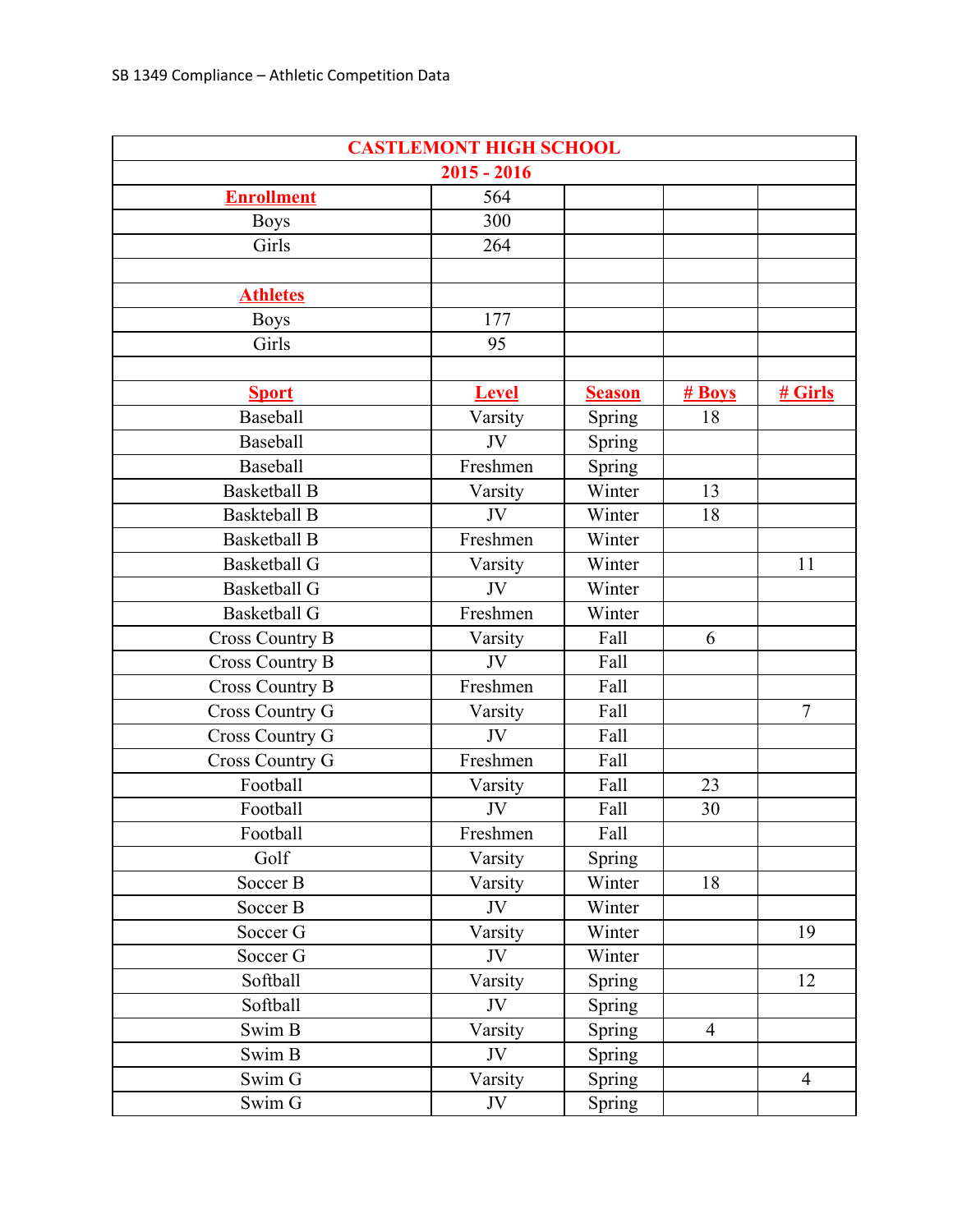| Tennis G                | Varsity  | Fall   | $\overline{2}$ |    |
|-------------------------|----------|--------|----------------|----|
| Tennis G                | JV       | Fall   |                |    |
| Tennis B                | Varsity  | Spring |                |    |
| Tennis B                | JV       | Spring |                |    |
| Track & Field           | Varsity  | Spring | 13             |    |
| Track & Field           | JV       | Spring |                |    |
| Track & Field           | Varsity  | Spring |                | 12 |
| Track & Field           | JV       | Spring |                |    |
| Volleyball G            | Varsity  | Fall   | 10             |    |
| Volleyball G            | JV       | Fall   | 9              |    |
| Volleyball G            | Freshmen | Fall   |                |    |
| Volleyball B            | Varsity  | Spring |                |    |
| Volleyball B            | JV       | Spring |                |    |
| Water Polo B            | Varsity  | Fall   |                |    |
| Water Polo B            | JV       | Fall   |                |    |
| Water Polo G            | Varsity  | Winter |                |    |
| Water Polo G            | JV       | Winter |                |    |
| Wrestling               | Varsity  | Winter |                |    |
| Wrestling               | JV       | Winter | 13             | 5  |
| Cheer                   |          |        |                | 25 |
| <b>Sports by Gender</b> |          |        |                |    |
| <b>Female</b>           |          |        |                |    |
| Basketball, V,JV, Fr    |          |        |                |    |
| Cross Country V, JV, Fr |          |        |                |    |
| Soccer V,JV             |          |        |                |    |
| Softball V, JV          |          |        |                |    |
| Swim V, JV              |          |        |                |    |
| Tennis V,JV             |          |        |                |    |
| Track & Field V,JV      |          |        |                |    |
| Volleyball V, JV, Fr    |          |        |                |    |
| Water Polo V, JV        |          |        |                |    |
|                         |          |        |                |    |
| <b>Male</b>             |          |        |                |    |
| Baseball V, JV, Fr      |          |        |                |    |
| Basketball, V,JV, Fr    |          |        |                |    |
| Cross Country V, JV, Fr |          |        |                |    |
| Soccer V,JV             |          |        |                |    |
| Swim V, JV              |          |        |                |    |
| Tennis V,JV             |          |        |                |    |
| Track & Field V,JV      |          |        |                |    |
| Volleyball V, JV        |          |        |                |    |